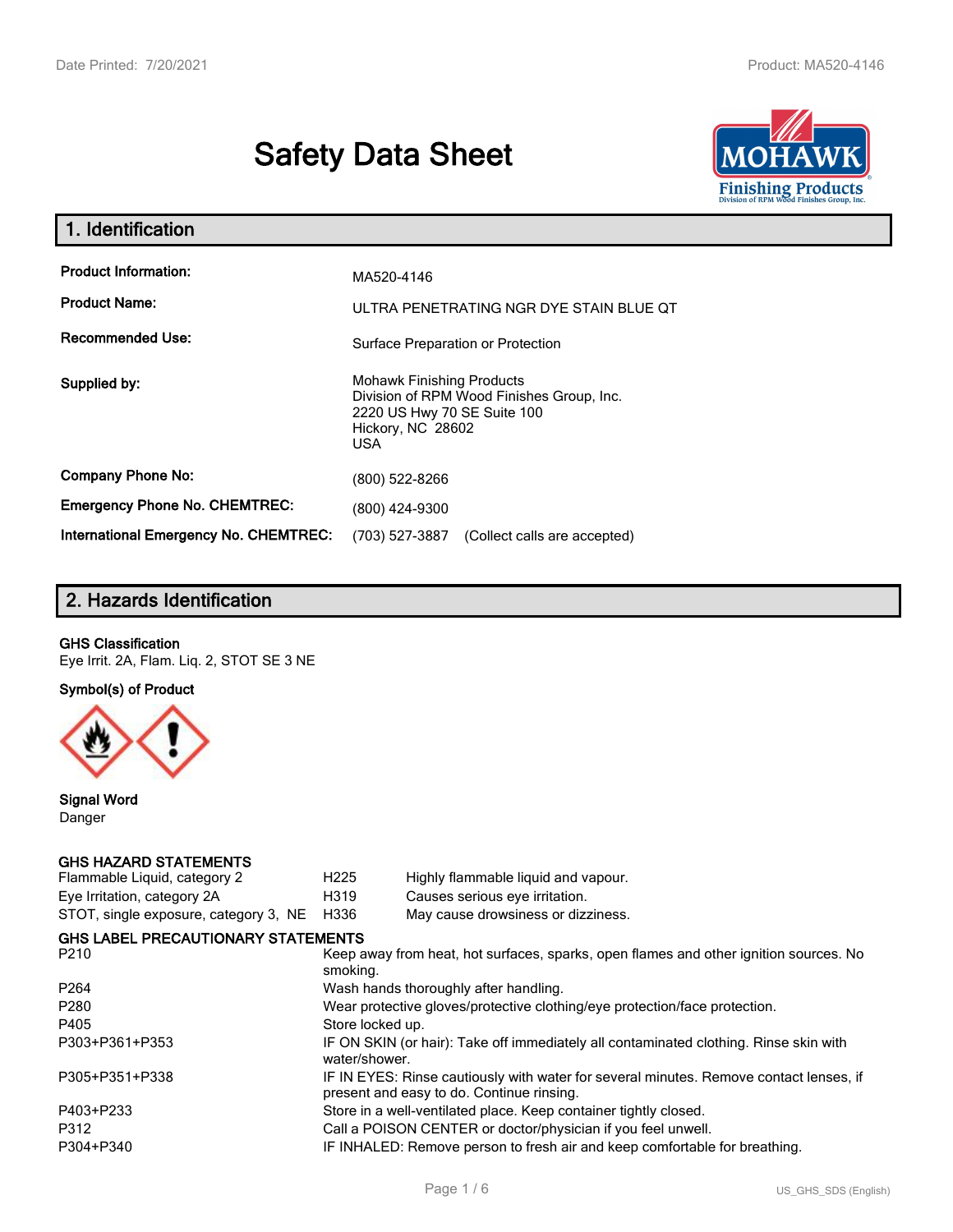| P337+P313                                                 | If eye irritation persists: Get medical advice/attention.      |  |  |  |
|-----------------------------------------------------------|----------------------------------------------------------------|--|--|--|
| P403+P235<br>Store in a well-ventilated place. Keep cool. |                                                                |  |  |  |
| <b>GHS SDS PRECAUTIONARY STATEMENTS</b>                   |                                                                |  |  |  |
| P <sub>240</sub>                                          | Ground/bond container and receiving equipment.                 |  |  |  |
| P <sub>241</sub>                                          | Use explosion-proof electrical/ventilating/lighting/equipment. |  |  |  |
| P <sub>242</sub>                                          | Use only non-sparking tools.                                   |  |  |  |
| P <sub>243</sub>                                          | Take precautionary measures against static discharge.          |  |  |  |

### **3. Composition/Information on ingredients**

| <b>Chemical Name</b>              | CAS-No.    | Wt. %      | <b>GHS Symbols</b>    | <b>GHS Statements</b>     |
|-----------------------------------|------------|------------|-----------------------|---------------------------|
| acetone                           | 67-64-1    | 75-100     | GHS02-GHS07           | H225-302-319-332-336      |
| propylene glycol monomethyl ether | 107-98-2   | $2.5 - 10$ | GHS02-GHS06-<br>GHS07 | H <sub>226</sub> -331-336 |
| propylene glycol monoethyl ether  | 52125-53-8 | $2.5 - 10$ | GHS07                 | H332                      |
| ethanol                           | 64-17-5    | $2.5 - 10$ | GHS02                 | H <sub>225</sub>          |

The exact percentage (concentration) of ingredients is being withheld as a trade secret.

The text for GHS Hazard Statements shown above (if any) is given in the "Other information" Section.

## **4. First-aid Measures**



FIRST AID - EYE CONTACT: IF IN EYES: Rinse cautiously with water for several minutes. Remove contact lenses, if present and easy to do. Continue rinsing. If eye irritation persists: Get medical advice/attention.

FIRST AID - SKIN CONTACT: IF ON SKIN (or hair): Take off immediately all contaminated clothing. Rinse skin with water/shower.

FIRST AID - INGESTION: IF SWALLOWED: rinse mouth. Do NOT induce vomiting. IF exposed or if you feel unwell: Call a POISON CENTER or doctor/physician.

FIRST AID - INHALATION: IF INHALED: Remove person to fresh air and keep comfortable for breathing.

## **5. Fire-fighting Measures**

**SPECIAL FIREFIGHTING PROCEDURES:** Evacuate all persons from the fire area to a safe location. Move non-burning material, as feasible, to a safe location as soon as possible. Fire fighters should be protected from potential explosion hazards while extinguishing the fire. Wear self-contained breathing apparatus (SCBA) and full fire-fighting protective clothing. Thoroughly decontaminate all protective equipment after use. Containers of this material may build up pressure if exposed to heat (fire). Use water spray to cool fire-exposed containers. Use water spray to disperse vapors if a spill or leak has not ignited. DO NOT extinguish a fire resulting from the flow of flammable liquid until the flow of the liquid is effectively shut off. This precaution will help prevent the accumulation of an explosive vapor-air mixture after the initial fire is extinguished.

**FIREFIGHTING EQUIPMENT:** This is a NFPA/OSHA Class 1B or less flammable liquid. Follow NFPA30, Chapter 16 for fire protection and fire suppression. Use a dry chemical, carbon dioxide, or similar ABC fire extinguisher for incipeint fires. Water may be used to cool and prevent rupture of containers that are exposed to heat from fire.

#### **6. Accidental Release Measures**

#### **ENVIRONMENTAL MEASURES:** No Information

**STEPS TO BE TAKEN IN CASE MATERIAL IS RELEASED OR SPILLED:** Follow personal protective equipment recommendations found in Section VIII. Personal protective equipment needs must be evaluated based on information provided on this sheet and the special circumstances created by the spill including; the material spilled, the quantity of the spill, the area in which the spill occurred, and the training and the expertise of employees in the area responding to the spill. Never exceed any occupational exposure limits. Shut off ignition sources; including electrical equipment and flames. Do not allow smoking in the area. Do not allow the spilled product to enter public drainage system or open waterways.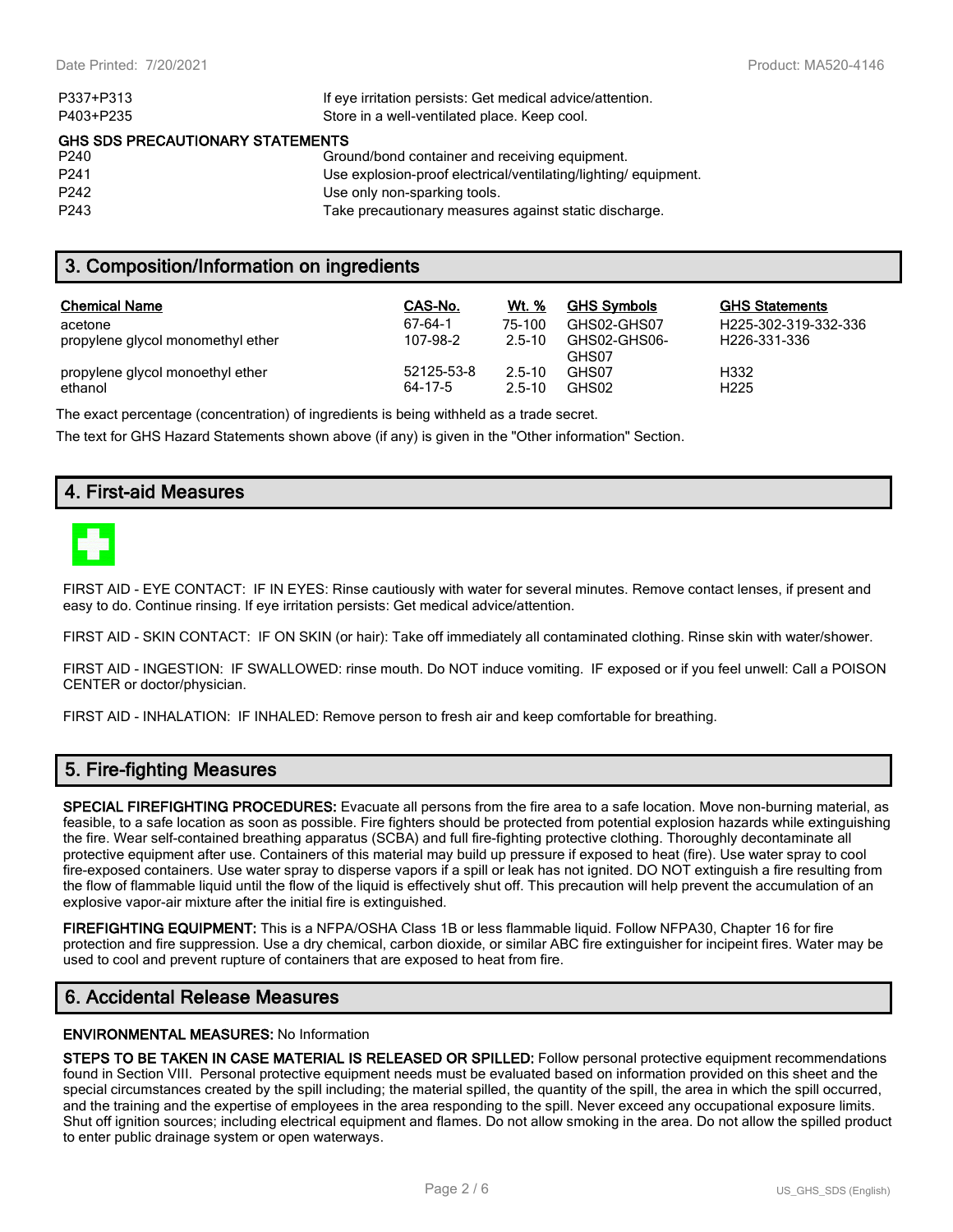## **7. Handling and Storage**



**HANDLING:** Avoid inhalation and contact with eyes, skin, and clothing. Wash hands thoroughly after handling and before eating or drinking. In keeping with safe handling practices, avoid ignition sources (smoking, flames, pilot lights, electrical sparks); ground and bond containers when transferring the material to prevent static electricity sparks that could ignite vapor and use spark proof tools and explosion proof equipment. Empty containers may retain product residue or vapor. Do not pressurize, cut, weld, braze, solder, drill, grind, or expose container to heat, flame, sparks, static electricity, or other sources of ignition. Any of these actions can potentially cause an explosion that may lead to injury.

**STORAGE:** Keep containers closed when not in use. Store in cool well ventilated space away from incompatible materials.

## **8. Exposure Controls/Personal Protection**

| Ingredients with Occupational Exposure Limits                                               |                                     |                                            |                                          |                              |  |  |
|---------------------------------------------------------------------------------------------|-------------------------------------|--------------------------------------------|------------------------------------------|------------------------------|--|--|
| <b>Chemical Name</b>                                                                        | <b>ACGIH TLV-TWA</b>                | <b>ACGIH-TLV STEL</b>                      | <b>OSHA PEL-TWA</b>                      | <b>OSHA PEL-CEILING</b>      |  |  |
| acetone<br>propylene glycol monoethyl ether<br>propylene glycol monomethyl ether<br>ethanol | $250$ ppm<br>N.D.<br>50 ppm<br>N.D. | 500 ppm<br>N.D.<br>$100$ ppm<br>$1000$ ppm | $1000$ ppm<br>N.D.<br>N.D.<br>$1000$ ppm | N.D.<br>N.D.<br>N.D.<br>N.D. |  |  |

**Further Advice: MEL = Maximum Exposure Limit OES = Occupational Exposure Standard SUP = Supplier's Recommendation Sk = Skin Sensitizer N.E. = Not Established N.D. = Not Determined**

#### **Personal Protection**



**RESPIRATORY PROTECTION:** Use adequate engineering controls and ventilation to keep levels below recommended or statutory exposure limits. If exposure levels exceed limits use appropriate approved respiratory protection equipment.

**SKIN PROTECTION:** Wear chemical resistant footwear and clothing such as gloves, an apron or a whole body suit as appropriate.



**EYE PROTECTION:** Wear chemical-resistant glasses and/or goggles and a face shield when eye and face contact is possible due to splashing or spraying of material.



**OTHER PROTECTIVE EQUIPMENT:** No Information



**HYGIENIC PRACTICES:** It is good practice to avoid contact with the product and/or its vapors, mists or dust by using appropriate protective measures. Wash thoroughly after handling and before eating or drinking.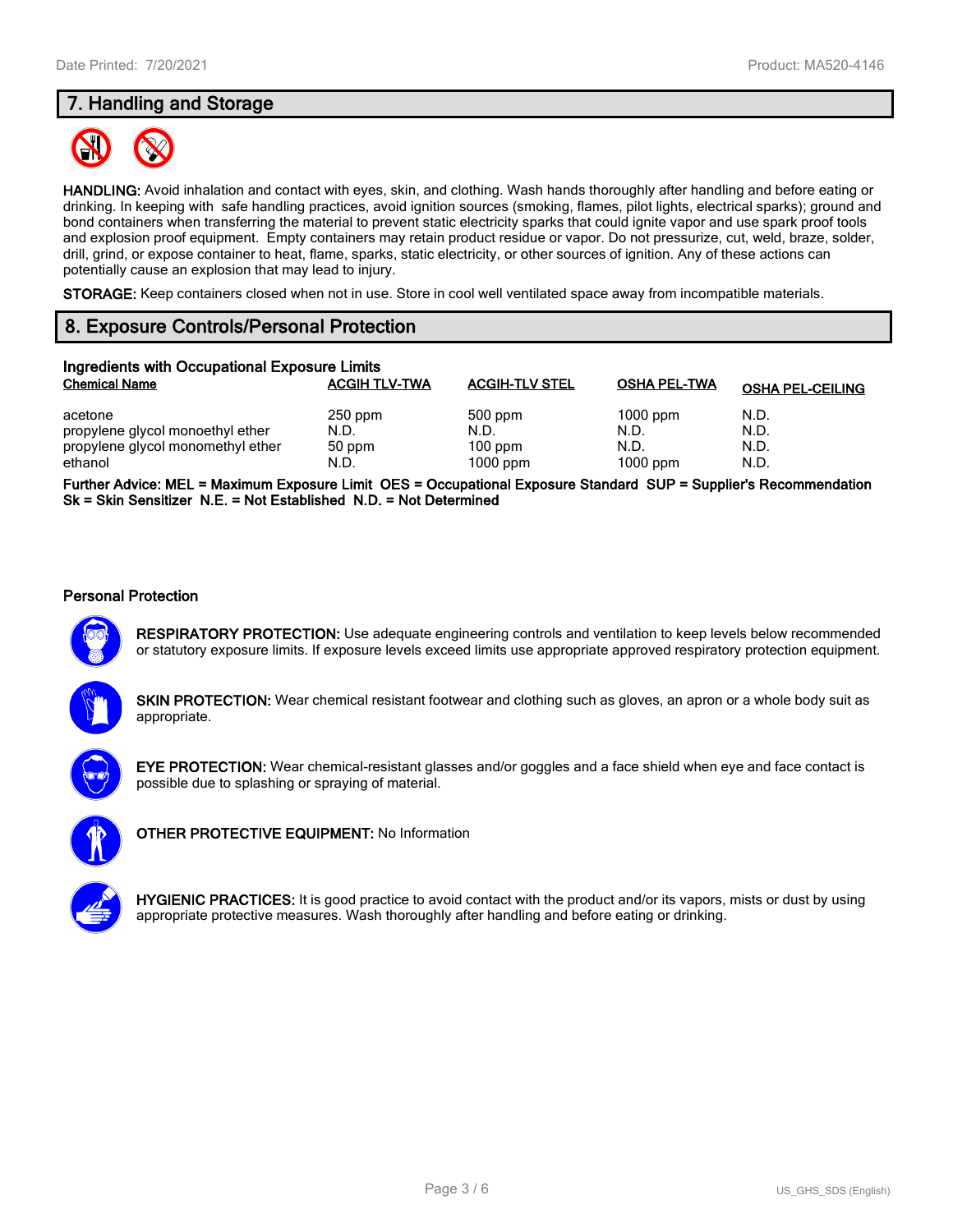**N.I. = No Information**

## **9. Physical and Chemical Properties**

| Appearance:                    | Colored Liquid                   | <b>Physical State:</b>                      | <b>LIQUID</b>  |
|--------------------------------|----------------------------------|---------------------------------------------|----------------|
| Odor:                          | <b>Strong Solvent</b>            | <b>Odor Threshold:</b>                      | Not determined |
| Density, g/cm3:                | 0.828                            | pH:                                         | Not determined |
| Freeze Point, °F:              | Not determined                   | Viscosity:                                  | Not determined |
| <b>Solubility in Water:</b>    | Not determined                   | Partition Coefficient, n-octanol/<br>water: | Not determined |
| Decomposition temperature, °F: | Not determined                   | <b>Explosive Limits, %:</b>                 | Not determined |
| Boiling Range, °F:             | $>$ 100 °F                       | Flash Point, °F:                            | $-4 ° F$       |
| Combustibility:                | <b>Supports Combustion</b>       | Auto-Ignition Temperature, °F:              | Not determined |
| <b>Evaporation Rate:</b>       | <b>Faster than Diethyl Ether</b> | Vapor Pressure, mmHg:                       | Not determined |
| <b>Vapor Density:</b>          | Not determined                   |                                             |                |

## **10. Stability and reactivity**

**STABILITY:** Stable under normal conditions.

**CONDITIONS TO AVOID:** Heat, flames and sparks.

**INCOMPATIBILITY:** Acids, Bases, Oxidizing agents

**HAZARDOUS DECOMPOSITION PRODUCTS:** Not determined.

## **11. Toxicological information**

**Practical Experiences**

**EMERGENCY OVERVIEW:** No Information

**EFFECT OF OVEREXPOSURE - EYE CONTACT:** No Information

**EFFECT OF OVEREXPOSURE - INGESTION:** No Information

**EFFECT OF OVEREXPOSURE - INHALATION:** No Information

**EFFECT OF OVEREXPOSURE - SKIN CONTACT:** No Information

**CARCINOGENICITY:** No Information

#### **PRIMARY ROUTE(S) OF ENTRY:**

**Eye Contact, Skin Contact, Inhalation**

## **Acute Toxicity Values**

**The acute effects of this product have not been tested. Data on individual components are tabulated below**

| CAS-No. | <b>Chemical Name</b> |
|---------|----------------------|
| 67-64-1 | acetone              |

**Casary Chemical Chemical LD50 Chemical LD50 Vapor LC50** 1800 mg/kg Rat 20000 mg/kg Rabbit 50.1 mg/L Rat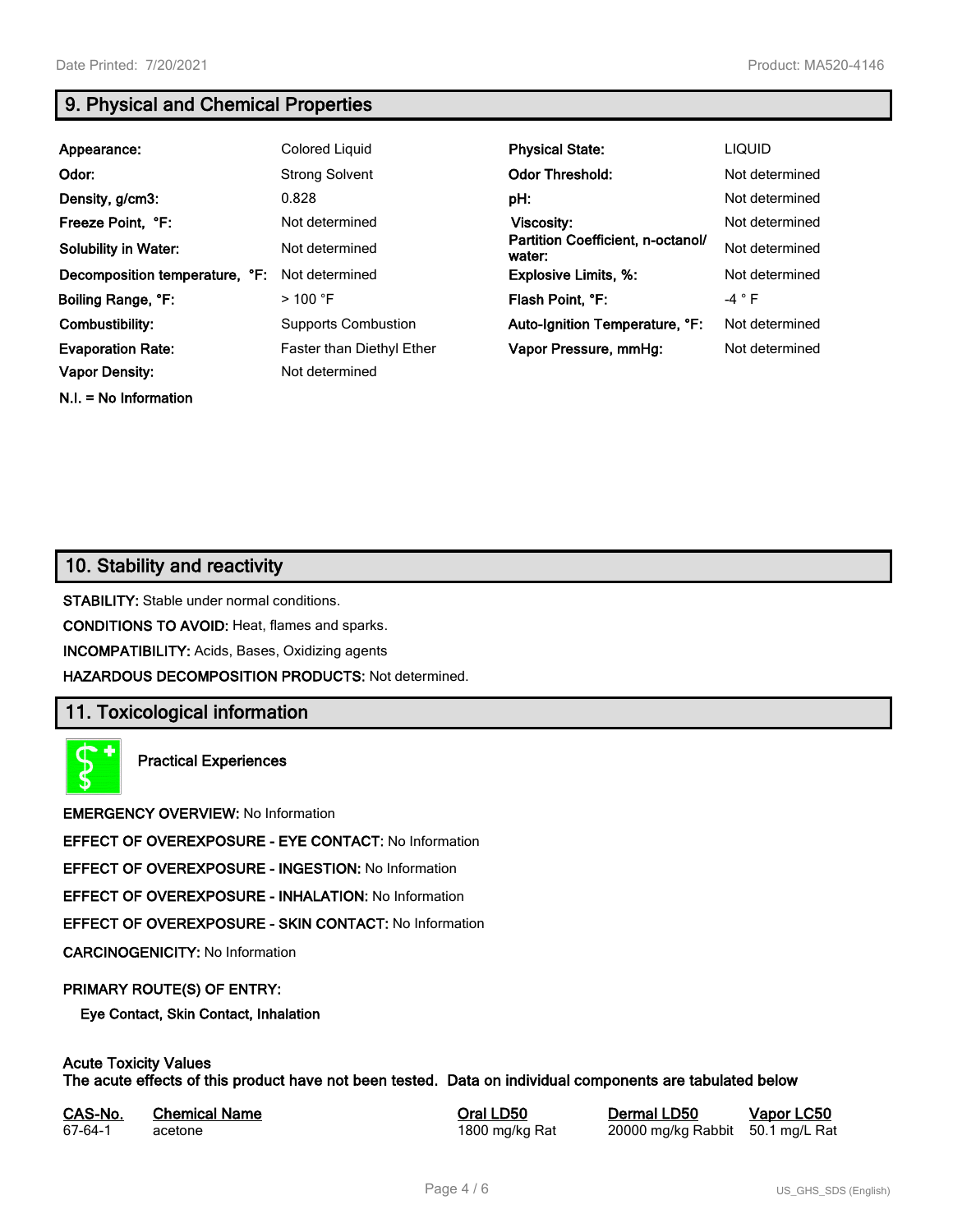| 107-98-2 | propylene glycol monomethyl ether           | 50  |
|----------|---------------------------------------------|-----|
|          | 52125-53-8 propylene glycol monoethyl ether | 44  |
| 64-17-5  | ethanol                                     | 70( |

00 mg/kg Rat 13000 mg/kg Rabbit >6 mg/L Rat 521250 propyleng/kg propylene glycol mander and an angle and all ether and angle and angle and angle 60 mg/kg Rat 15,800 mg/kg 124.7 mg/L Rat

#### **N.I. = No Information**

## **12. Ecological information**

**ECOLOGICAL INFORMATION:** Ecological evaluation of this material has not been performed; however, do not allow the product to be released to the environment without governmental approval/permits.

## **13. Disposal Information**



**Product**

**DISPOSAL METHOD:** Waste from this material may be a listed and/or characteristic hazardous waste. Dispose of material, contaminated absorbent, container and unused contents in accordance with local, state, and federal regulations.

**STEPS TO BE TAKEN IN CASE MATERIAL IS RELEASED OR SPILLED:** Follow personal protective equipment recommendations found in Section VIII. Personal protective equipment needs must be evaluated based on information provided on this sheet and the special circumstances created by the spill including; the material spilled, the quantity of the spill, the area in which the spill occurred, and the training and the expertise of employees in the area responding to the spill. Never exceed any occupational exposure limits. Shut off ignition sources; including electrical equipment and flames. Do not allow smoking in the area. Do not allow the spilled product to enter public drainage system or open waterways.

## **14. Transport Information**

#### **SPECIAL TRANSPORT PRECAUTIONS:** No Information

**DOT:** CONSUMER COMMODITY

**IATA:** ID8000, CONSUMER COMMODITY, 9

**IMDG:** LIMITED QUANTITY UN1263

## **15. Regulatory Information**

#### **U.S. Federal Regulations:**

#### **CERCLA - SARA Hazard Category**

This product has been reviewed according to the EPA 'Hazard Categories' promulgated under Sections 311 and 312 of the Superfund Amendment and Reauthorization Act of 1986 (SARA Title III) and is considered, under applicable definitions, to meet the following categories:

Fire Hazard, Acute Health Hazard

#### **SARA SECTION 313**

This product contains the following substances subject to the reporting requirements of Section 313 of Title III of the Superfund Amendment and Reauthorization Act of 1986 and 40 CFR part 372:

No Sara 313 components exist in this product.